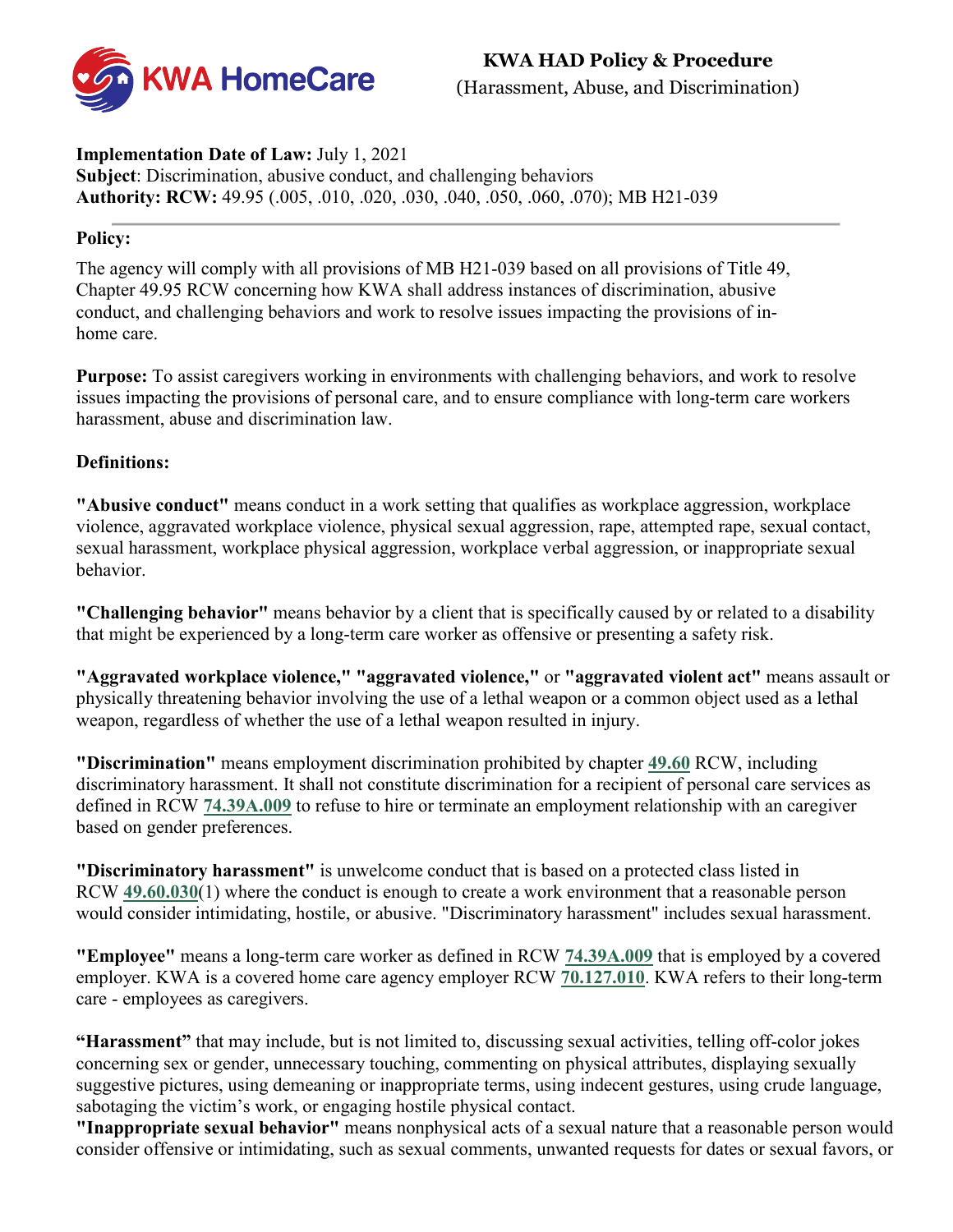leaving sexually explicit material in view. An act may be considered inappropriate sexual behavior independent of whether the act is severe or pervasive enough to be considered sexual harassment.

**"Long-term care workers"** means all persons who provide paid, hands-on personal care services for the elderly or persons with disabilities, including individual providers of home care services, direct care workers employed by home care agencies or a consumer directed employer, and providers of home care services to persons with developmental disabilities under Title **[71A](http://app.leg.wa.gov/RCW/default.aspx?cite=71A)** RCW.

**"Offensive conduct"** may include, but is not limited to, offensive jokes, slurs, name calling, threats, intimidation, ridicule or mockery, insults or put-downs, offensive objects or pictures, or interference with work performance.

**"Physical sexual aggression"** means any type of sexual contact or behavior, other than rape or attempted rape, that occurs without the explicit consent of the recipient.

**"Rape"** or **"attempted rape"** have the same meanings as in RCW **[9A.44.040](http://app.leg.wa.gov/RCW/default.aspx?cite=9A.44.040)**, **[9A.44.050](http://app.leg.wa.gov/RCW/default.aspx?cite=9A.44.050)**, and **[9A.44.060](http://app.leg.wa.gov/RCW/default.aspx?cite=9A.44.060)**.

**"Sexual contact"** has the same meaning as in RCW **[9A.44.010](http://app.leg.wa.gov/RCW/default.aspx?cite=9A.44.010)**.

**"Sexual harassment"** has the same meaning as in RCW **[28A.640.020](http://app.leg.wa.gov/RCW/default.aspx?cite=28A.640.020)**.

**"Workplace physical aggression"** means an occurrence of physically threatening behavior in a work setting, including threats of physical harm, or an occurrence of slapping, biting, inappropriate grabbing, or intentionally bumping.

**"Workplace verbal aggression"** means acts of nonphysical hostility or threats of violence in the work setting. "Workplace verbal aggression" includes verbal aggression such as insulting or belittling an individual.

"**Workplace violence," "violence,"** or **"violent act"** means the occurrence of physical assault, such as hitting or kicking, including using a nonlethal weapon.

## **Procedure:**

- 1. KWA shall disseminate the written HAD policy to each caregiver at the beginning of employment (within 30 days), annually, and on the issuance of any substantive update to the written policy.
- 2. KWA shall post the written HAD policy in a prominent location for caregivers in each home care office.
- 3. KWA shall post the HAD policy on agency website.
- 4. KWA HAD policy shall be made available in plain English and in each of the three languages spoken most by KWA caregivers (Korean, Spanish, and Vietnamese).
- 5. KWA shall review and update the policy annually.
- 6. **Offensive conduct** may include, but is not limited to, offensive jokes, slurs, name calling, threats, intimidation, ridicule or mockery, insults or put-downs, offensive objects or pictures, or interference with work performance;

**Workplace violence** may include, but is not limited to, hitting, punching, kicking, biting, pinching, throwing objects;

**Harassment** that may include, but is not limited to, discussing sexual activities, telling off-color jokes concerning sex or gender, unnecessary touching, commenting on physical attributes, displaying sexually suggestive pictures, using demeaning or inappropriate terms, using indecent gestures, using crude language, sabotaging the victim's work, or engaging hostile physical contact;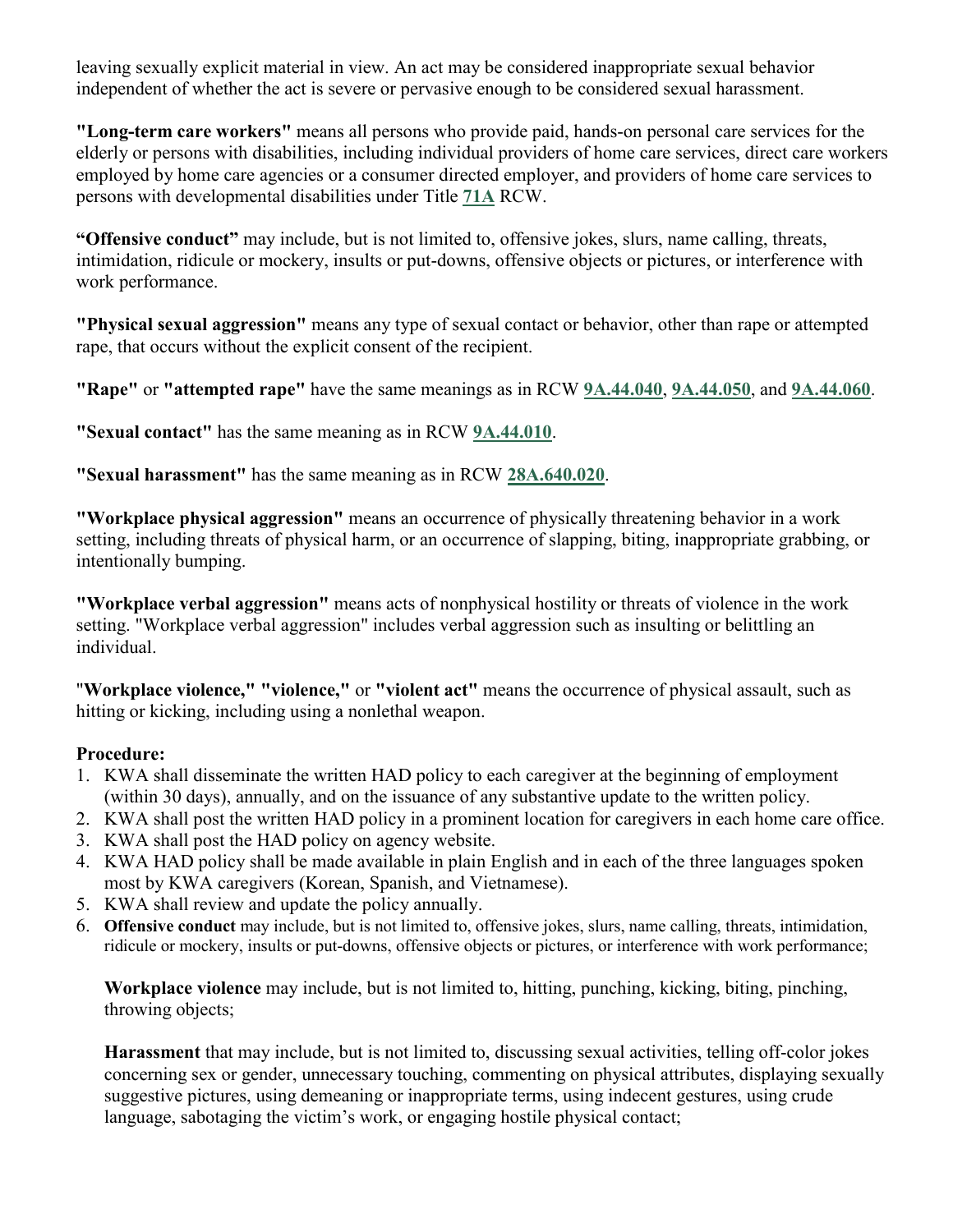**Discrimination** may be, but is not limited to, the basis of race, color, national origin, gender, sexual orientation, citizenship status, language spoken.

The following are example descriptions of the types of discrimination, abusive conduct and challenging behaviors covered by the HAD policy. This list in not an all-inclusive.

# **Harassment Examples:**

- Inappropriate comments made to staff, "This caregiver isn't pretty enough for a woman," and/or, "You should leave your spouse for me.
- Service recipient should not call the caregiver nor have the caregiver's phone number, and harassment is service recipient calling a caregiver's cell phone multiple times in one day or calling after asked to stop.
- Demanding a specific gender of caregiver, and a service recipient should never ask a caregiver out on a date.
- Yelling at a caregiver and locking the caregiver out is not acceptable behavior.
- Aggressive animals that are not confined.
- Blaming the caregiver for issues or ailments the caregiver has not control over to other professionals, supports, medical team members or physicians.
- Badgering the caregiver until physical leaving premises and requesting to no longer work with this service recipient.
- Mean, nasty, and aggressive disposition.

# **Abuse Examples:**

- Emotionally manipulating the caregiver to do tasks that are not on the assessment/plan of care.
- Caregiver being caught between family or household members fight with service recipient, and they try to pull the caregiver into the argument.
- Being terrified at work because of violence in the home between family or other residents.
- Ill-suited comments made regarding caregiver body.
- Drunk individuals in the home acting unbecoming and/or angry.
- Having an object thrown at caregiver or in the vicinity to cause harm.
- Retaliation and/or violent behavior when caregiver denies unacceptable requests (i.e.; refusal to buy marijuana).
- Being pinched (on the derriere) and told you are sexy.
- Physical harm such as being hit, slapped, pinched or kicked.
- Sexual advances or comments of any kind.
- Degrading and/or nasty acts such as making a mess on purpose and telling the caregiver to clean it up.
- Mean, nasty, and aggressive verbal assault.

## **Discrimination Examples:**

- Service recipient or decision maker demanding/accepting only specific gender of caregiver.
- Sending caregiver away or firing because of a language or accent barrier other than American English or ESL.
- Service recipient refuses to take a caregiver due to disability such as hearing impairment, etc.
- Sending caregiver away or termination by service recipient because of religious stereotype or dress.
- Service recipient asking about vaccines or refuses services from anyone who has not had the Covid-19 vaccine.
- 7. In the event of HAD incident, the caregiver will complete HAD report with KWA admin staff.
	- a) The caregiver shall contact their home care supervisor immediately to report harassment, abuse, discrimination, and/or challenging behavior.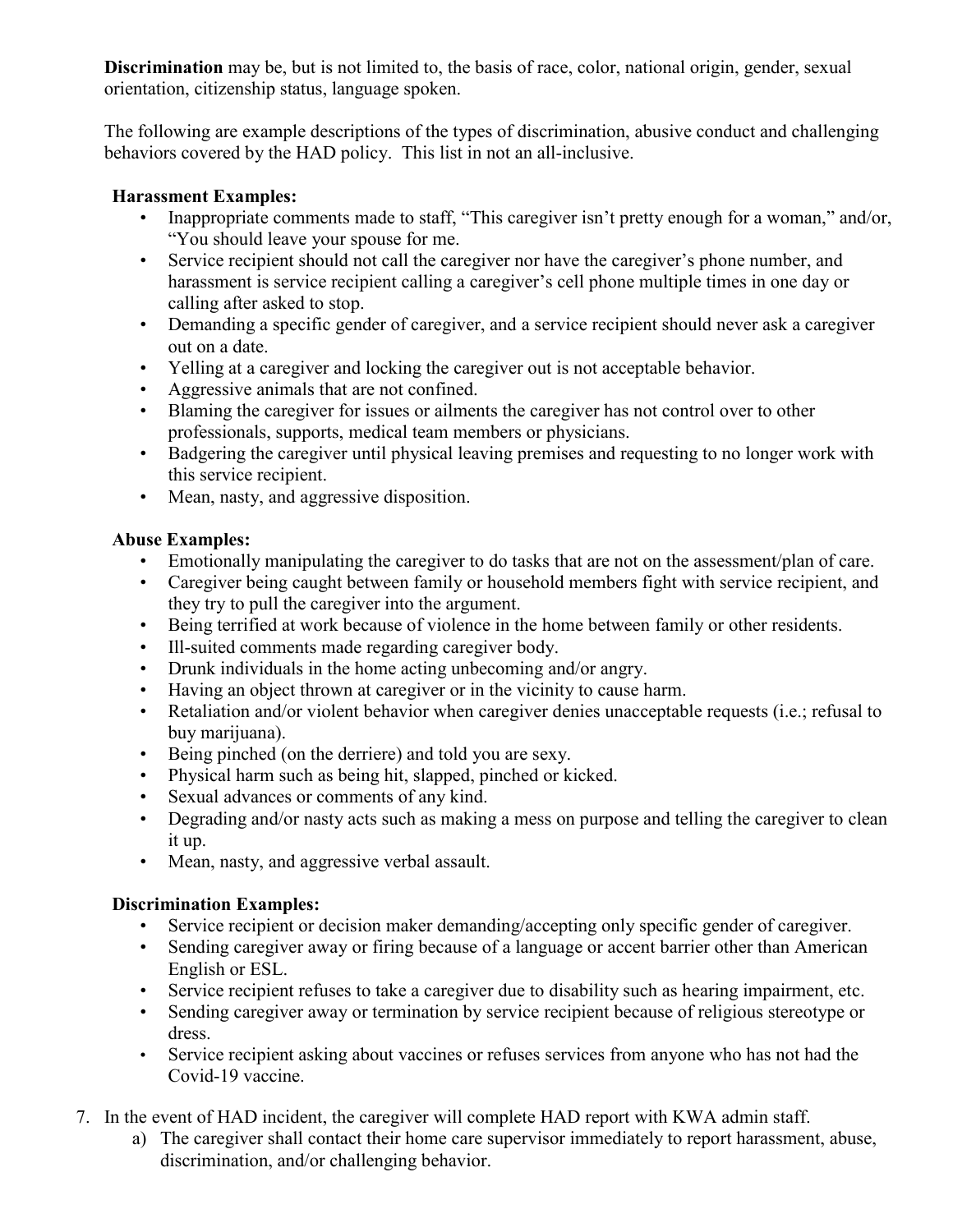- 1. If the supervisor is unavailable, the caregiver should make the report with the administrative assistant.
- b) Supervisor will complete HAD incident report, investigation, and document incident and follow ups in chart notes.
- 8. In the event a caregiver feels their safety is at imminent risk, caregiver must follow this process for permission to leave the situation:
	- a) Caregiver should call 911 if the situation warrants.
	- b) The caregiver should attempt to separate themselves from the situation and contact their home care supervisor prior to leaving the property of the client. (example – go outside of the home to call their home care supervisor for advice)
	- c) The process must not authorize abandonment as defined in RCW **[74.34.020](http://app.leg.wa.gov/RCW/default.aspx?cite=74.34.020)** unless the worker has called the phone number provided by the supervisor or if during afterhours the KWA emergency assistance line for their region and has a reasonable fear of imminent bodily harm.
	- d) The Supervisor must notify applicable third parties such as department of social and health services case managers/Area Agency on Aging case managers of incident; and/or client decision makers; and/or POA as soon as possible of incident.
- 9. Clients are prohibited against retaliation towards caregiver for actions related to disclosing, challenging, reporting, testifying, or assisting in an investigation regarding allegations of discrimination, abusive conduct, or challenging behavior.
	- a) The caregiver must report acts of retaliation by a client to their supervisor who will compile information and provide it to their regional manager for investigation and follow up.
	- b) In the event of client retaliation, the caregiver will be removed from providing services to the client.
	- c) Acts of retaliation from a client will be taken seriously, reported to the referring agency and are subject to termination of in home care services from agency.
- 10. Resource about discrimination and harassment:
	- a) KWA HR Department
	- b) SEIU 775 NW Employee Assistance Program
	- c) EEOC
	- 1.800.669.4000 <https://www.eeoc.gov/field-office/washington/location>
	- d) Washington State Human Rights Commission <https://www.hum.wa.gov/> 1.800.233.3247
- 11. KWA staff will comply with duty to inform caregivers of any known history of instances of discrimination and abusive conduct or challenging behaviors prior to assigning the caregiver to that client and document conversation and concerns related in chart notes; and throughout the duration of service if those instances are:
	- a) Documented by KWA; or
	- b) Documented by the department of social and health services and communicated to KWA covered employer; or
	- c) Covered in the client's care plan; or
	- d) Communication of any known HAD type incidence shall follow federal health insurance portability and accountability act of 1996 (HIPAA).
- 12. Upon written, signed and dated request of the client/POA, KWA supervisor shall share information that was communicated to the caregiver regarding harassment, abuse and/or discrimination concerns related to in home care services for said client.
- 13. If KWA mis-categorizes an instance as discrimination or abusive conduct that should have been categorized as challenging behavior or mis-categorizes an instance as challenging behavior that should have been categorized as discrimination or abusive conduct, KWA shall correct the categorization, correct how the instance was reported under RCW **[49.95.050](http://app.leg.wa.gov/RCW/default.aspx?cite=49.95.050)**, and comply with any provisions under this